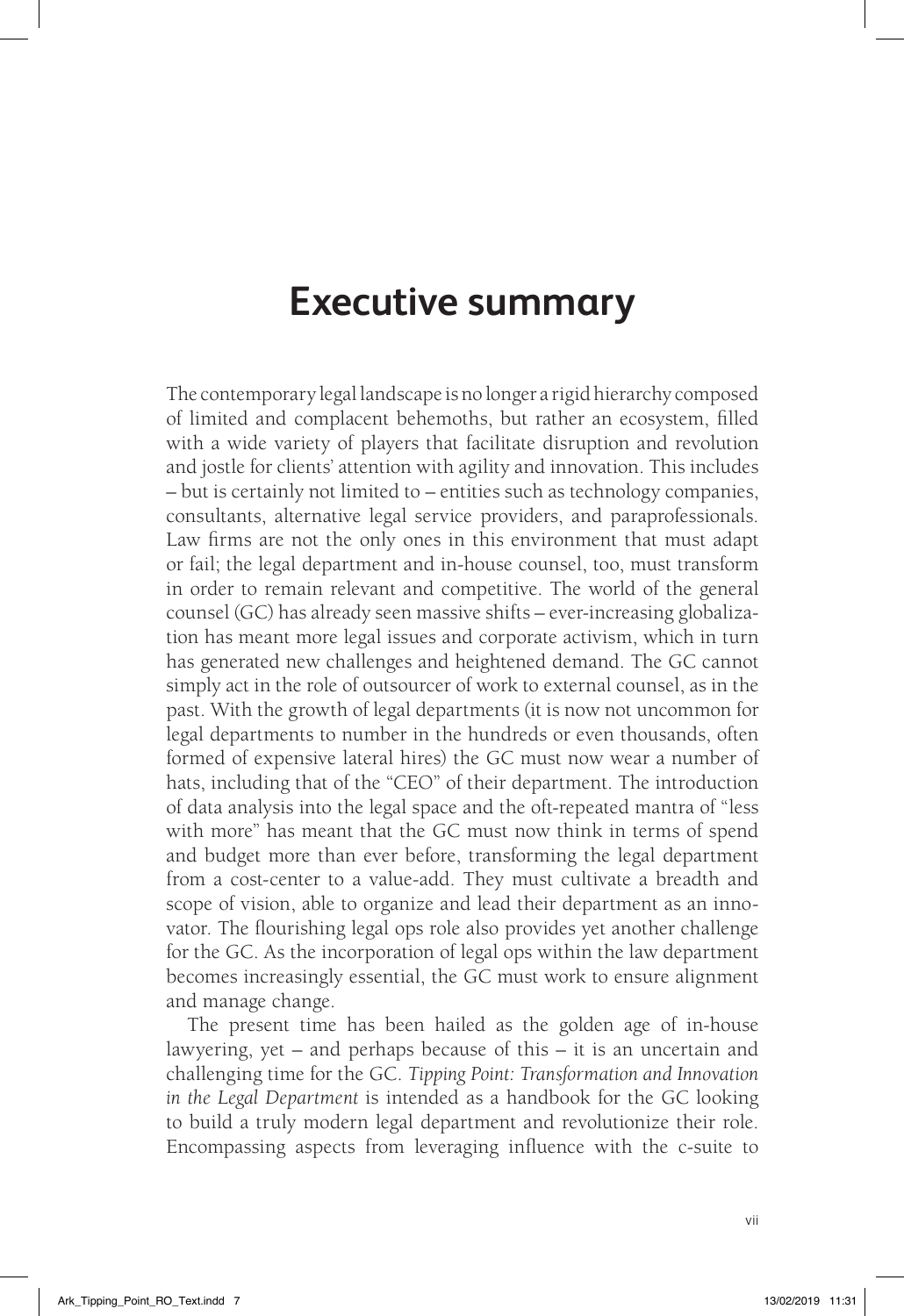reimagining organizational hierarchies and seeking the right operational professional, this publication features contributions from those at the frontiers of the profession as it transforms and embraces new areas of expertise.

"Legal operations" has become a buzzword, meaning different things to different people, legal departments and law firms. The Corporate Legal Operations Consortium (CLOC) now reports that two-thirds of the Fortune 100 are among its members; however, there is a wide difference in the definition of what successful legal operations means and its level of use. In chapter one, Merry Neitlich – founding partner of EM Consulting – explores the essence of legal operations in terms of collaboration, predictability, and innovation between the legal department and the law firm. Real and lasting change cannot be accomplished without understanding and implementing successful change process management strategies, which must be a part of the collaborative process. Readers will learn the approach necessary to gain a deeper understanding of the goals and outcomes that will benefit the three-legged stool of an organization, its legal department, and its outside law firms.

The theme of collaboration continues in chapter two, as Gonzalo Ruiz – an award-winning in-house lawyer who has occupied high-profile roles at The Coca Cola Company and PlayStation – tackles the issues that can emerge when engaging with external counsel, identifying frequent key challenges and delineating a practical roadmap to building meaningful and productive relationships.

The general counsel is a key advisor to the board, with the potential for a high degree of influence. However, this can only be built over time. The GC is likely to have contact with the board only for major matters or in times of crisis; as such, they need its respect and trust. This brings its own set of challenges: how does the GC build the right degree of trust and develop the requisite credibility, and over what matters? How can they work with the key members of the board, and what can be done if the relationship goes wrong? In chapter three, Ian White – a member of Sherwood psf Consulting and former chief legal officer and company secretary – utilizes his expertise to address these pressing questions, which will have relevance for any modern GC.

Analytics in the legal world is here to stay; it is now vital to not only introduce data measuring systems, but to also effectively implement them. However, it is not always easy to know where to start. In chapter four, Aaron Katzel – president and CEO of The Better Legal Infrastructure Project LLC – outlines which metrics matter and why, providing a launchpad from which a GC can build and grow a mature analytics

viii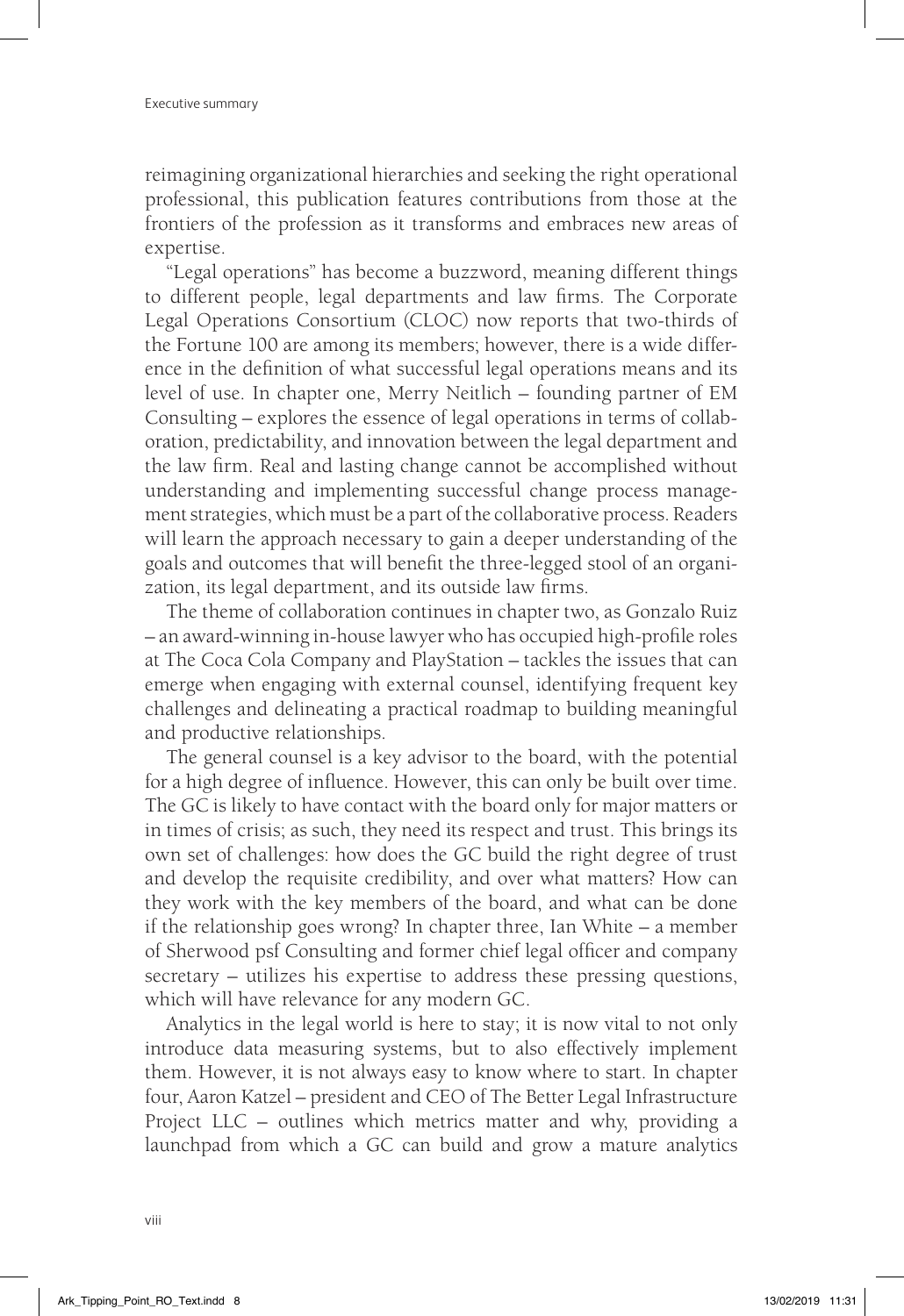system tailored to their specific department's needs, as well as looking ahead to what the future holds in the form of predictive legal analytics.

In today's competitive environment, general counsels are under increasing pressure to make contracting simpler, faster, and more useful; however, challenging times are fantastic opportunities for leadership and innovation. Some actions that can bring significant value include implementing visual contracts and no-touch contracting, using contracting principles to streamline negotiations, leveraging analytics and "outsights" to support the case for change, and increasing commercial capabilities of all who touch contracting. This is the time for GCs to drive the sort of changes that transform "ease of doing business" and redefine the role of the legal function, and in chapter five Peggy Chang Barber – Americas CEO and general counsel for the International Association of Contract and Commercial Management (IACCM) – utilizes her expertise to demonstrate how to get started.

Agile methodologies got their start with technology teams; however, in recent years, all components of an organization have embraced Agile's light-touch yet high-impact approach. In chapter six, John E Grant – founder of the Agile Attorney Network – gives real-world examples of corporate legal departments using Agile to improve the speed and quality of legal services delivery. He explores the four foundational principles of Agile for legal; explains how Agile simultaneously empowers project management, process improvement, and data-driven decision-making; and introduces the kanban board: the primary tool in the Agile toolset. He concludes with concrete steps for introducing Agile to a legal team, potential pitfalls to watch out for, and technologies that can empower your Agile transition.

Many large organizations have a procurement department dedicated to sourcing legal services. The benefits of legal procurement go well beyond just cost-cutting: having dedicated professionals trained in data analysis and sourcing technology to manage spending and increase efficiency in hiring outside counsel also frees up in-house counsel to focus on what they were trained to do – the actual legal work. In chapter seven, Dr Silvia Hodges Silverstein and Dr Lena Campagna – executive director and research and education director of the Buying Legal Council – showcases procurement's critical impact on strategic management of outside spend and how legal departments can move away from the traditional "passive" approach to managing legal spend to a more "active" or even "collaborative" approach. Readers are also introduced to different legal spend management initiatives, which range from simple process or policy changes to more complex and comprehensive programs.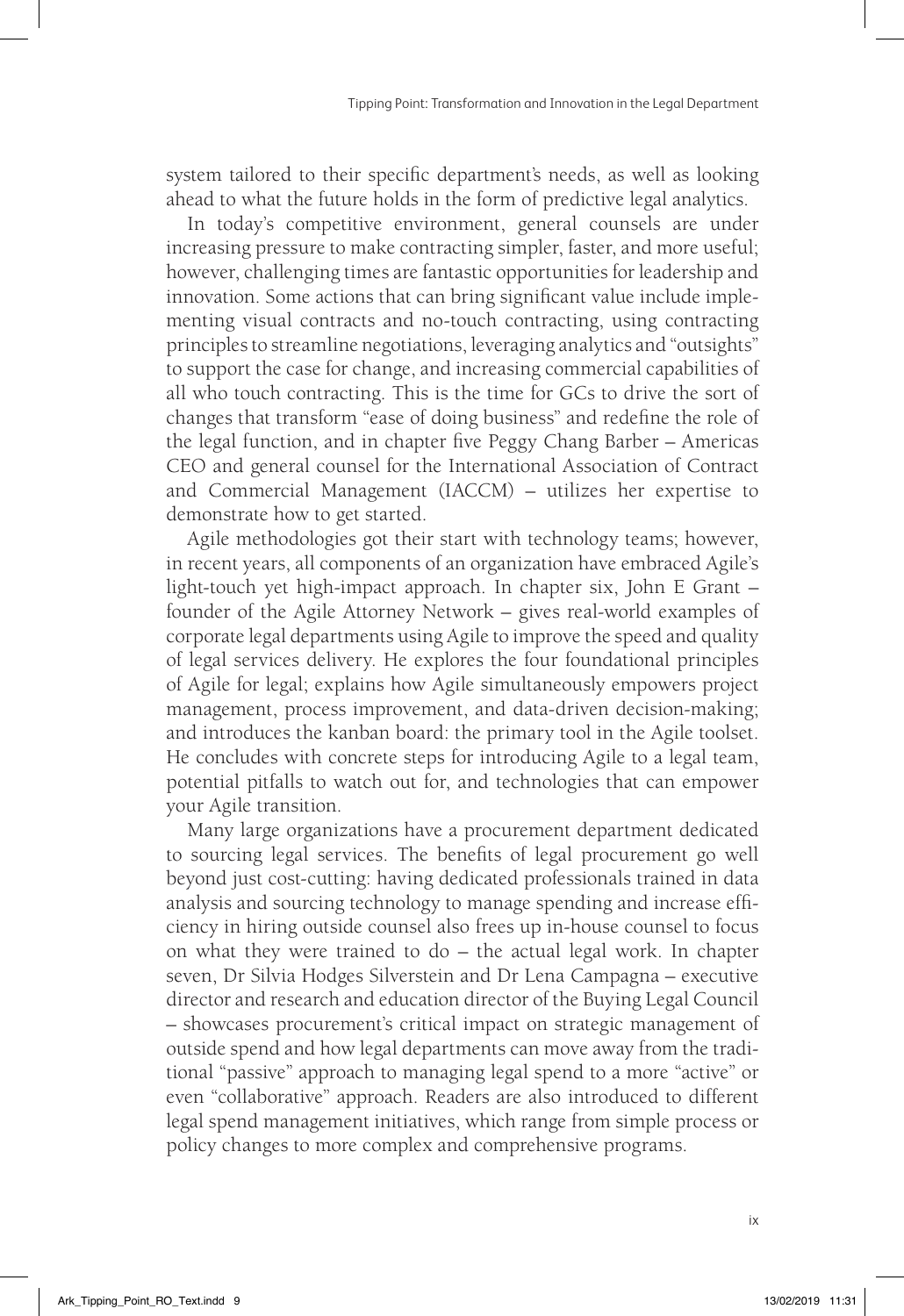The emergence and evolution of the role of operations executives within corporate law departments represent a new phase of development. Like every sort of innovation, however, this brings its own challenges. How should general counsel and chief legal officers utilize that resource? How can an operations executive enable the general counsel to serve the business more effectively? In chapter eight, Steven A Lauer, principal of Lauer & Associates, and Ken Vermilion, principal of The Vermilion Group Strategic Legal Management LLC, will address these pressing and timely questions, laying out some applicable strategies which will empower the GC to fully make use of the opportunities presented by the operations executive and realize the legal department's full potential and value.

Most corporations have opted for a model based on some version of a three-legged stool, dependent on size and complexity of the corporation: business lawyers, functional experts, and regional specialists. However, as legal departments evolve and engage with more complex matters, urgent questions arise: under what circumstances should GCs emphasize one component of this model over another? Considering emerging trends that require new capabilities, should the three-legged stool format be reconsidered? In chapter nine Jeffrey Neuman – senior vice president, general counsel and corporate secretary of Tronox Limited – addresses these important issues and more, delving into new possibilities and functions on the edge of core law department functionality that GCs should consider when structuring their own legal divisions, including cyber security, environmental resources management, and executive compensation.

If you look at an organizational chart, everything is neat and arranged into lines and boxes; however, this is not realistic or particularly innovative. Instead, in chapter ten, Patrick J Lamb – co-founder of ElevateNext Law and Valorem Law Group, and vice president of Elevate Services – proposes that legal departments should think of themselves functioning as a solar system, with the GC as the sun and the department's people and firms inhabiting an elliptical orbit dependent on which issues and tasks are prioritized. He examines the practices and components that will bring a legal department closer to this innovative model and into the future, drawing from the real-world examples of Univar and Microsoft and their efforts to remain contemporary and competitive.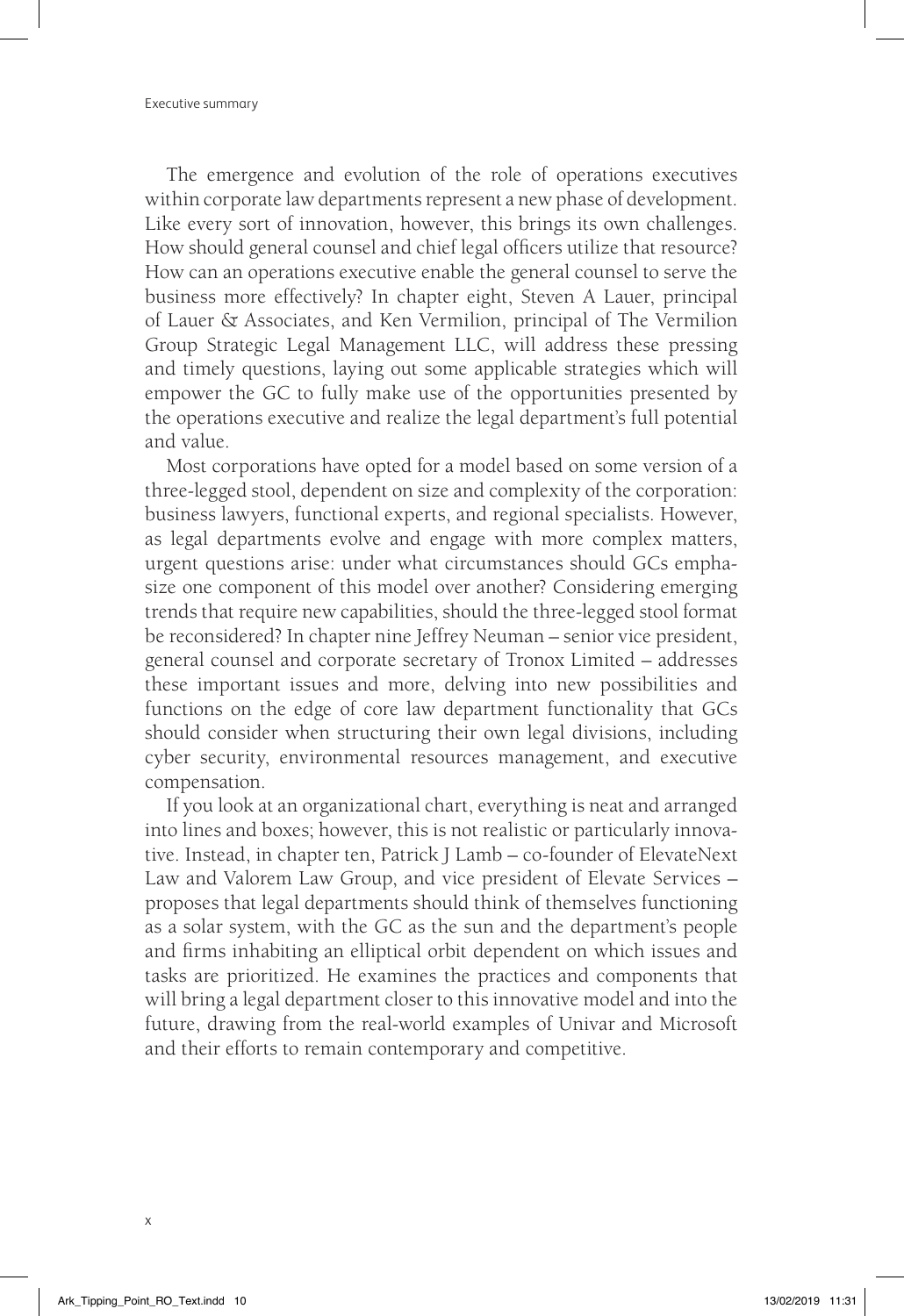## **About the authors**

**Peggy Chang Barber** is the Americas CEO and general counsel for the International Association of Contract and Commercial Management (IACCM), a global non-profit focused on enabling organizations and professionals achieve world-class standards in their trading relationships. A passionate advocate for the importance of contracting to business success, Peggy enjoys developing innovative solutions to complex challenges that drive contracting and commercial excellence. Before joining IACCM, Peggy was vice president and associate general counsel at Hewlett Packard, where she developed expertise in strategic contracting, commercial and competition law, corporate transactions, business operations, and organizational performance optimization. She successfully led global projects in contracting simplification and contracting intelligence and represented Hewlett Packard Enterprise as lead commercial counsel in many corporate transactions, including the separation of Hewlett-Packard Company and spin-merger with CSC that formed DXC. Peggy graduated from The University of Texas in Austin with a law degree, MBA, and Finance and Mathematics degrees. She is a member of the Texas and DC bars and holds an Interim Top-Secret security clearance.

**Dr Lena Campagna** is research and education director of the international trade organization Buying Legal Council and an assistant professor in the department of Sociology and Criminal Justice at Caldwell University in New Jersey. She has extensive experience in project coordination and community outreach, mixed methods research, and program evaluation. Lena has published in peer-reviewed academic journals in social science research as well as authored educational articles on the buying of legal services. Lena holds a PhD in Sociology from the University of Massachusetts Boston, a Master's degree in American Studies from the University of Massachusetts Boston, and a Bachelor's Degree in Marketing Communication from Emerson College.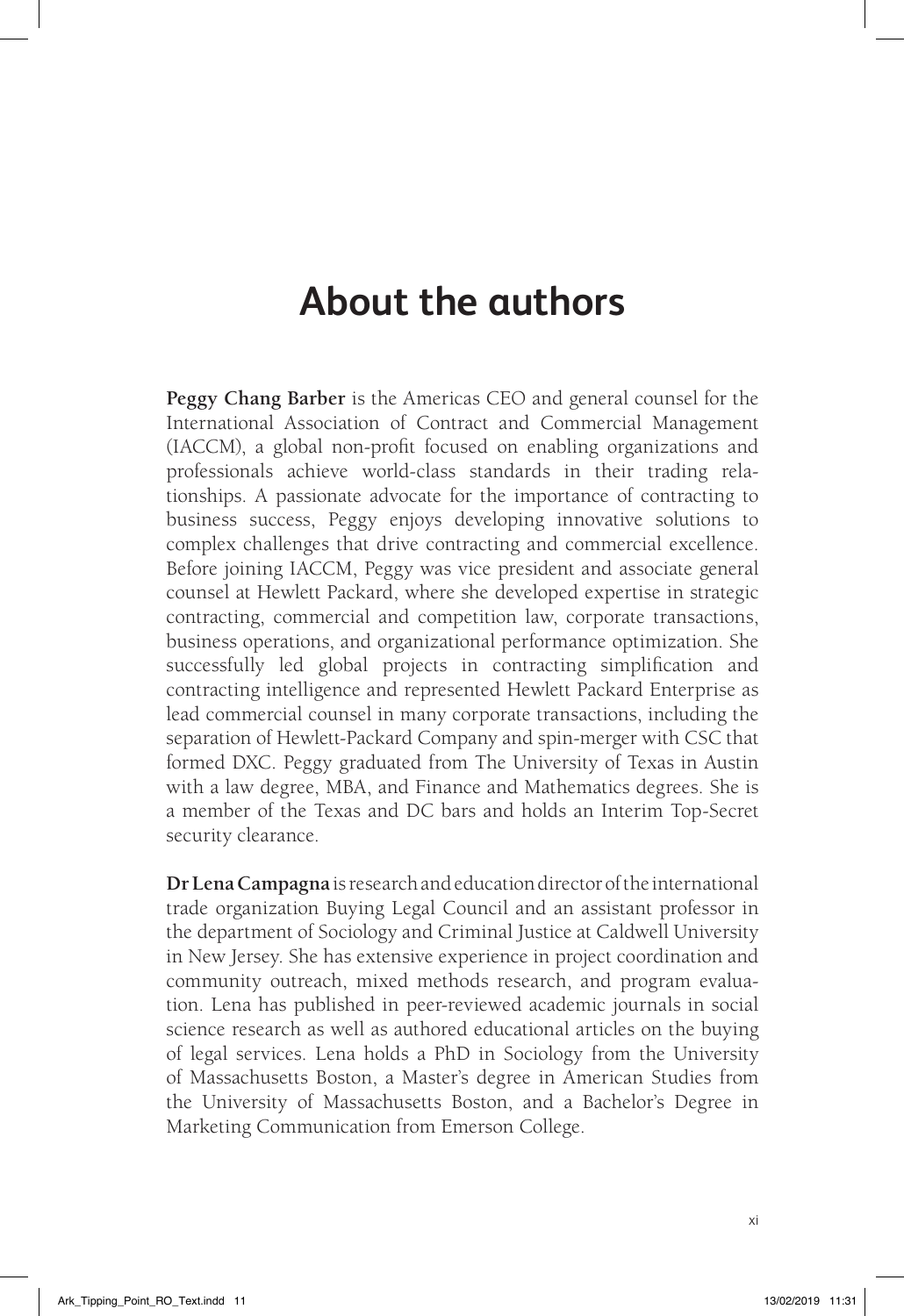**Dr Silvia Hodges Silverstein** is the executive director of the Buying Legal Council, the international trade organization for legal procurement, and adjunct professor at Columbia Law School and Fordham Law School. Dr Hodges Silverstein co-authored the Harvard Business School case studies *GlaxoSmithKline: Sourcing Complex Professional Services* on the company's legal procurement initiative, and *Riverview Law: Applying Business Sense to the Legal Market* on the new model law firm. She has authored many articles on law firm management and is also the author/editor of several books, including the *Legal Procurement Handbook and Buying Legal: Procurement Insights and Practice*. She is the publisher of *Winning Proposals – The Essential Guide for Law Firms and Legal Services Providers*. She earned her PhD at Nottingham Law School (UK), holds a master's degree in business from Universität Bayreuth (Germany) and Warwick Business School (UK), and an undergraduate degree (economics) from Universität Bayreuth.

**Aaron Katzel** is an award-winning legal innovator, counselor and chief operating officer, who has been helping companies solve their most vexing legal and operational challenges for over 20 years. Since 2017, he has served as a trusted partner to businesses and law firms seeking to navigate the changing legal marketplace as the founder and CEO of The Better Legal Infrastructure Project LLC. In this capacity, Aaron helps clients understand and pursue opportunities to obtain better results and value in their delivery and consumption of legal services, and has designed and led initiatives that saved clients more than \$1 billion while maintaining or improving legal outcomes. Aaron began his career as a transactional lawyer before encountering the opportunity to join the growing legal operations field, serving first as chief of staff to AIG's general counsel and then as the company's head of legal operations. Between 2012 and 2017, Aaron developed and led one of the industry's most recognized and innovative legal operations teams. In that role, Aaron and his team pioneered award-winning strategies that deployed data-driven, highly automated, scalable, market-based tools to price legal services. They also created the industry's first real-time, national, self-service legal analytics platform, automated over 100 separate legal processes, and managed the largest legal e-billing implementation ever completed.

**Patrick J Lamb** is one of the founding members of Valorem Law Group and later a founder of ElevateNext Law, as well as a vice president of Elevate Services, a global law company. Pat spent 18 years at an AmLaw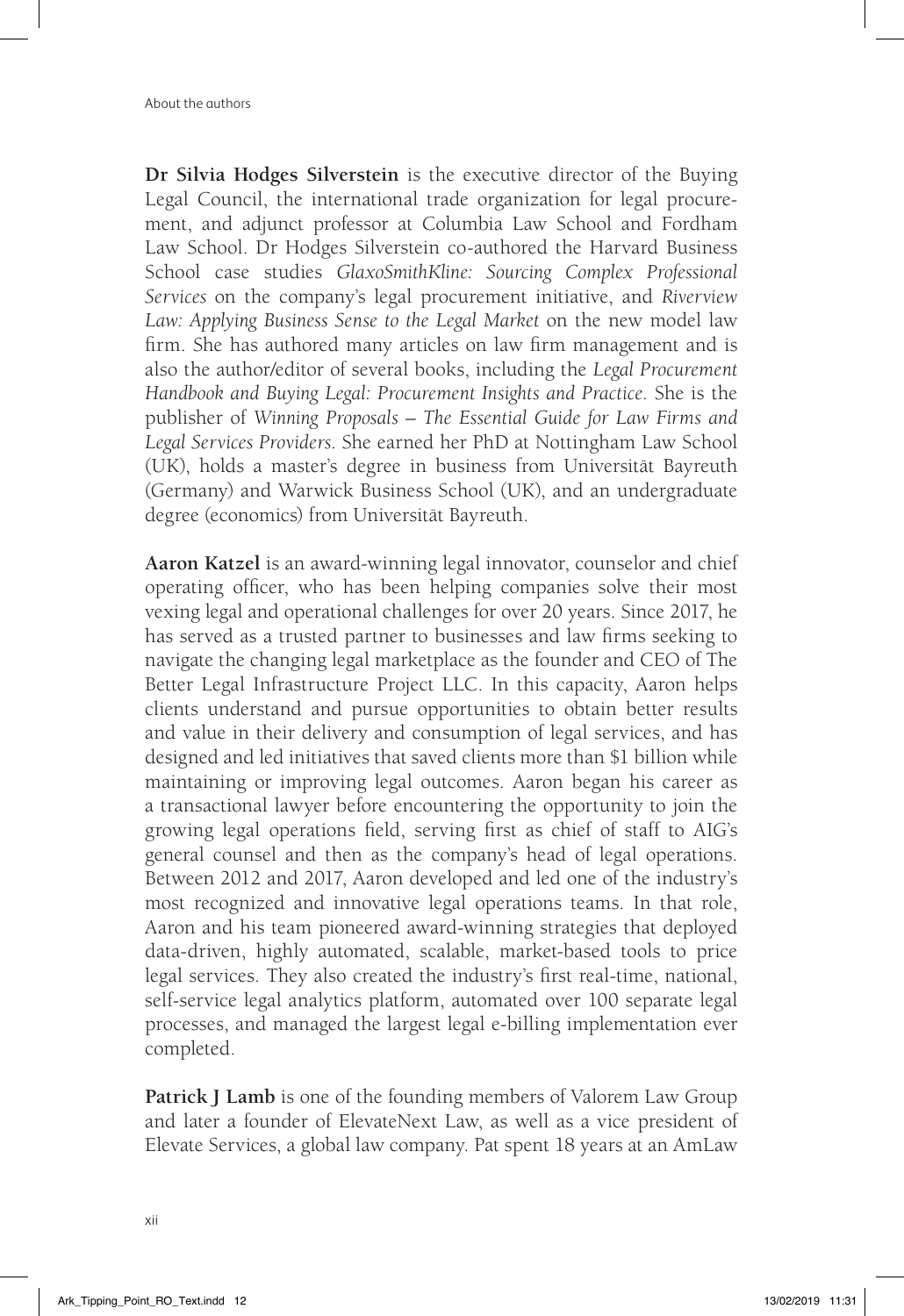100 firm, including several years as an equity partner, before leaving the firm to join a litigation boutique where he spent seven years, including six as a member of the firm's management committee. During these years, he was an avid proponent of budgeting and non-hourly fee arrangements. Ultimately coming to the conclusion that firms could not exist in both the hourly and non-hourly worlds, Pat and three colleagues – all big firm refugees – formed Valorem, which began in January 2008 as a non-hourly, value-fee firm. Seeking the ability to provide scaled solutions to client problems, Pat and his partner Nicole Auerbach formed ElevateNext Law to work in alignment with Elevate Services, providing clients a full range of service. Described by one in-house lawyer as "one of the few lawyers who gets it", Pat was named a legal rebel by the American Bar Association in 2009 and is a frequent speaker on value fees and the role of project management in the successful use of value fees. He began writing the popular blog "In Search Of Perfect Client Service" in 2005.

**Steven A Lauer** is an independent consultant to corporate law departments and law firms on the value of legal service and related topics. He spent over two years as corporate counsel for Global Compliance Services in Charlotte, North Carolina, specializing in data protection and privacy and general corporate matters. Previously, he was director of integrity research for Integrity Interactive Corporation, where he conducted research, wrote whitepapers, and worked with clients on issues related to corporate ethics and compliance programs. Before that, he consulted with corporate law departments and law firms on issues related to how in-house and outside counsel work together and spent over 13 years as an in-house attorney in law departments ranging in size. Besides his legal counsel work, he also spent over two years as executive vice president, deputy editor and publisher of *The Metropolitan Corporate Counsel*, a monthly journal for in-house attorneys. Steve has authored numerous articles on compliance, the relations between in-house and outside attorneys, the selection of counsel by corporate clients, the evaluation of legal service, litigation management, and other topics relevant to corporate compliance programmes and corporate legal service. Many of his articles are posted on his website at www.thevalue-ablelawyer. com. He has organised and spoken at numerous conferences in respect of those subjects.

**Merry Neitlich** is the founder and managing partner of EM Consulting, a leader in law firm marketing and business development solutions.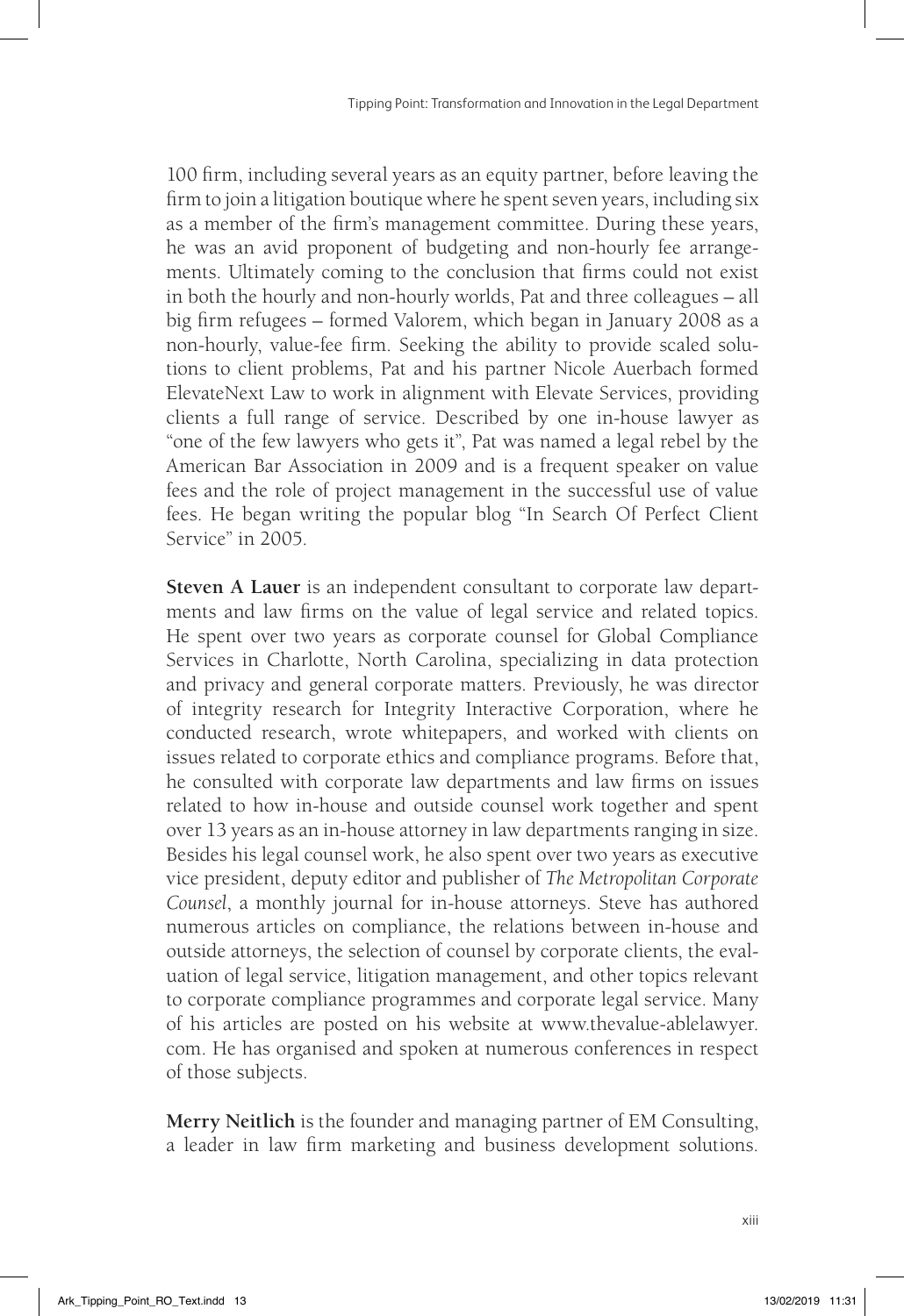With over 25 years of experience, Merry provides clients with tools to grow relationships and successfully identify, court and convert targets into clients. She consults with law firms wishing to overcome resistance and implement successful legal operations programs. Merry has extensive experience coaching attorneys in business development in order to grow their practices. She has interviewed hundreds of in-house counsels across the country for law firm clients in order to enhance relationships and client satisfaction. Merry offers training programs in business development, legal operations, client retention and satisfaction programs. In 2017, Merry was inducted into the LMA Hall of Fame and was inducted into the College of Law Practice Management in 2012.

**Jeffrey N Neuman** is currently the senior vice president, general counsel and corporate secretary for Tronox Limited, a NYSE-listed mining and chemical company with significant operations in the US, South Africa, Australia and the Netherlands. At Tronox, Jeff oversees Tronox's legal and regulatory affairs. Prior to joining Tronox, Jeff spent 16 years at Honeywell International in a variety of legal positions, including as its corporate secretary and deputy general counsel and the general counsel of Honeywell's \$6 billion chemical division. Prior to moving in-house, Jeff was an M&A lawyer at Davis, Polk & Wardwell. Before law school, Jeff spent six years in the investment banking division of Merrill Lynch, with significant stints in New York, Tokyo and London. Jeff has a BA from Wesleyan University, an MA in Asian Studies from Harvard University, and a JD from Northwestern University.

**Gonzalo Ruiz** is an award-winning in-house legal counsel with over two decades of global legal and business experience, carrying high-profile roles at The Coca-Cola Company and Sony Interactive Entertainment. Gonzalo has gained comprehensive business acumen and an outstanding cultural awareness partnering closely with senior business executives and cross-functional leadership teams across multiple jurisdictions.

**Ken Vermilion** currently is the principal at The Vermilion Group Strategic Legal Management LLC. He specializes in providing middlemarket legal departments with strategic planning and operational guidance. He has also co-authored *The Value-Able Law Firm*, published by and available through the ABA Business Law Section. Prior to launching The Vermilion Group, Ken was a founding director in the Houston office of Duff & Phelps Legal Management Consulting practice. He has more than 16 years' experience of in-house legal department

xiv